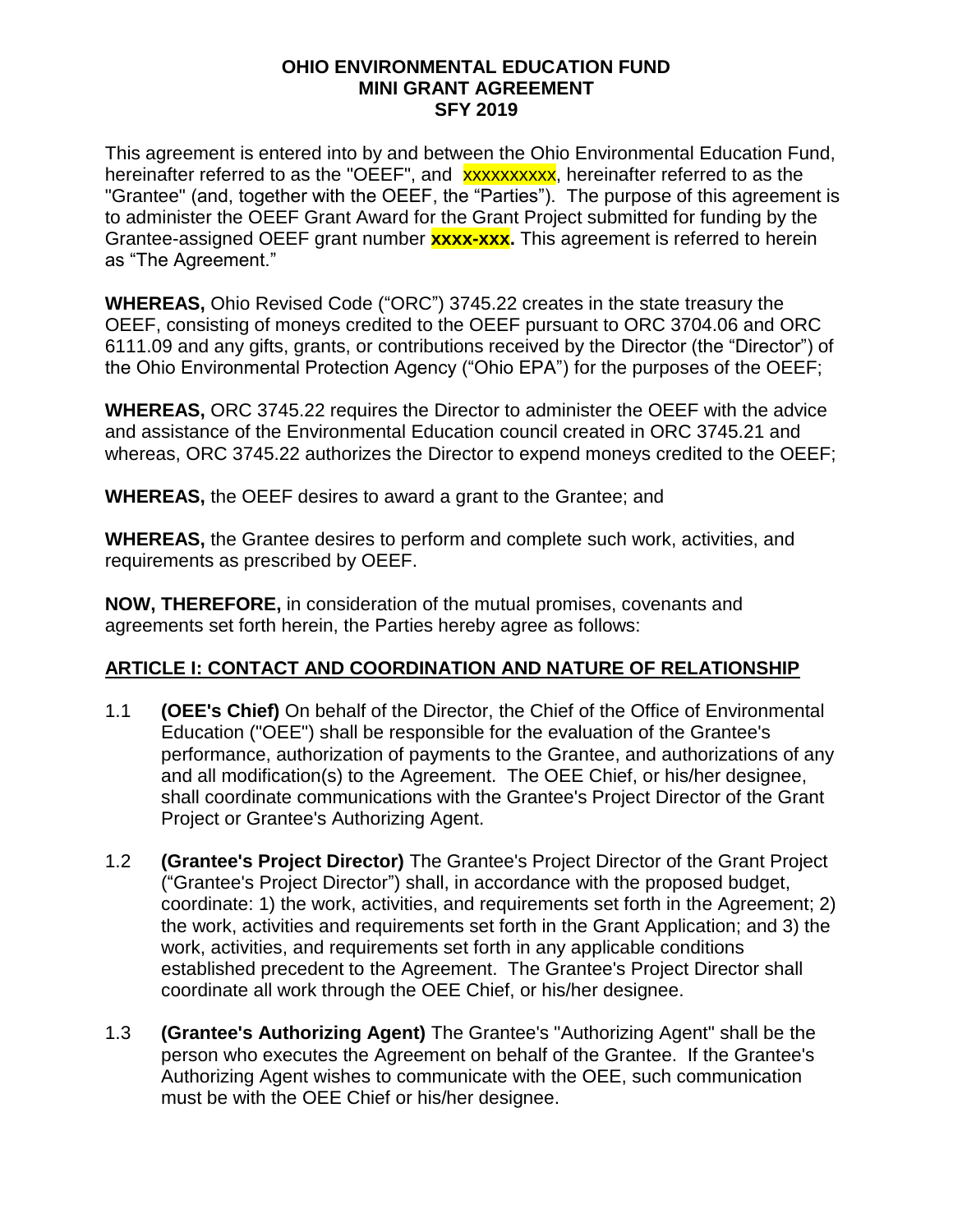- 1.4 **(OEEF's Authorizing Agent)** The OEEF's "Authorizing Agent" shall be the Director, or his/her delegated signatory, who will execute the Agreement on behalf of the OEEF.
- 1.5 **(Signatory Authority)** If the Grantee wishes to delegate signatory authority to a representative, the Grantee shall send written confirmation, signed by the Grantee's Authorizing Agent, to the OEE Chief describing the delegation.
- 1.6 **(Reliance on Grantee's Representation)** The Grantee acknowledges that the OEEF enters into the Agreement in reliance upon Grantee's representations that it has the necessary expertise and experience to perform its obligations hereunder. Grantee warrants that it possesses the necessary expertise and experience to perform its obligations. Further, Grantee warrants and represents that all persons involved in Grantee's performance of work under the Agreement are, or will be, prior to any performance prescribed or required by the Agreement, properly qualified, trained and competent, and possess the required licenses, permits, certifications, and registrations necessary to lawfully provide the services.
- 1.7 **(Grantee Responsible)** OEEF retains the right to ensure, by any means necessary, that Grantee's work is in conformity with the terms and conditions of the Agreement. Aside from that right, Grantee shall be solely responsible for the performance of the requirements under the Agreement. OEEF shall not hire, supervise, nor pay any assistants, workers or any other employees or subcontractors of Grantee. OEEF shall not be required to provide any training to Grantee to enable it to perform services required hereunder. Nothing herein shall be construed to imply that OEEF shall have or may exercise any right of control over Grantee with regard to the manner or method of Grantee's performance of the services. The management of all work, including the exclusive right to control or direct the manner or means by which the work is performed, remains with Grantee.
- 1.8 **(Grantee's Independence)** It is fully understood and agreed that the Grantee is an independent contractor and neither Grantee nor its personnel shall at any time, or for any purpose, be considered agents or employees of the State of Ohio. Grantee acknowledges and agrees that any individual providing services under the Agreement is not a public employee for purposes of ORC Chapter 145.
- 1.9 **(Reimbursement/Confidentiality)** In the event of a termination of the Agreement by OEEF, Grantee shall be reimbursed for applicable expenses in accordance with the procedure described in Section 4.3, below. The provisions of the Agreement relating to confidentiality, if any, shall remain binding upon Grantee in the event of termination.
- 1.10 **(Grantee Responsible for Business Expenses)** Grantee shall be solely responsible for all of Grantee's business expenses, including, but not limited to, computers, internet access, software, phone services, required licenses and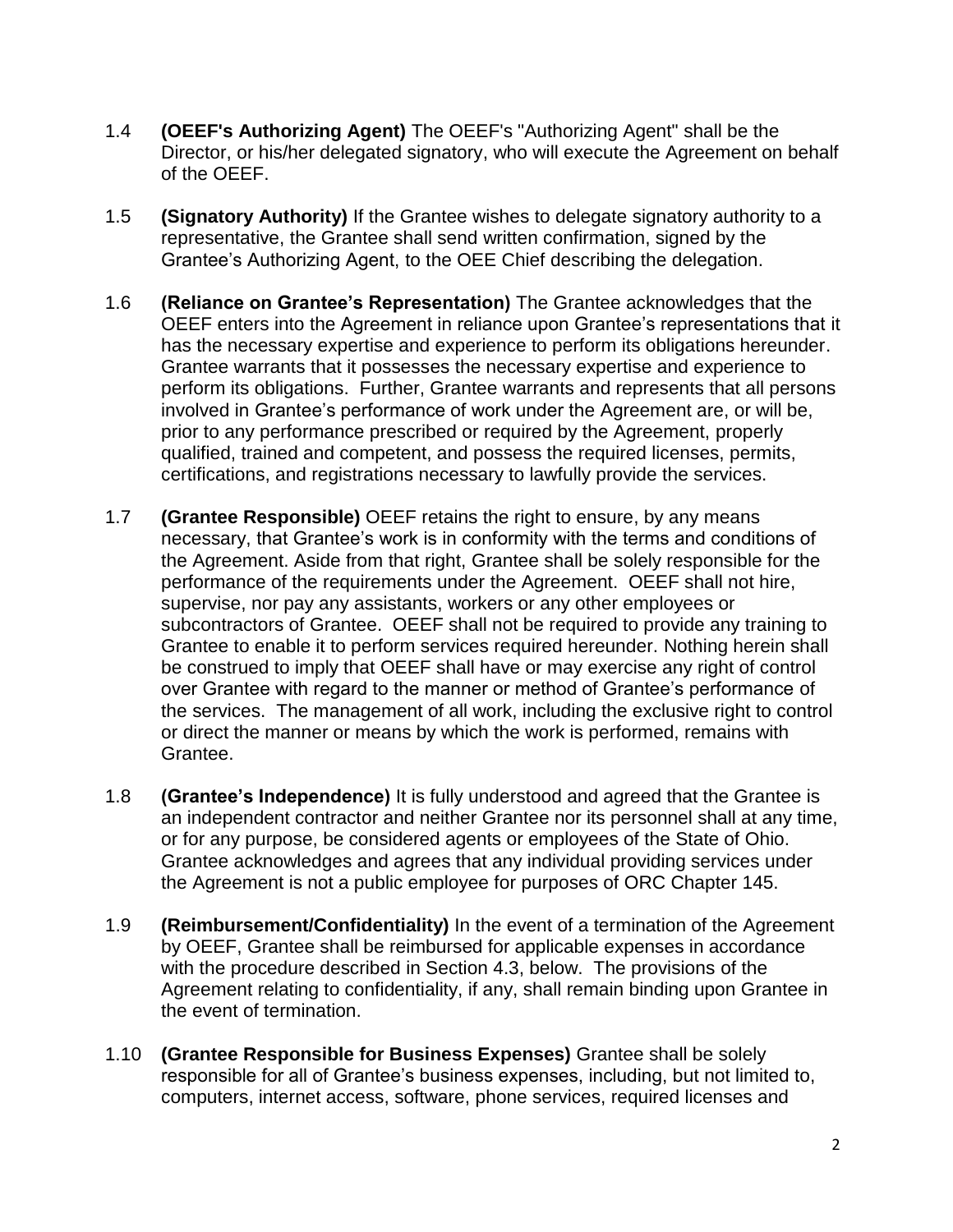permits, employees' wages, salaries and benefits, insurance of every type and description, and all business and personal taxes, including income and Social Security taxes and contributions for Workers' Compensation and Unemployment Compensation coverage, if any.

- 1.11 **(Neither Party May Bind Other)** Except as expressly provided herein, neither of the Parties shall have the right to bind or obligate the other party in any manner without the other party's prior written consent.
- 1.12 **(Compliance with ORC)** The Parties expressly agree that none of the rights, duties, and obligations herein shall be binding on either party if the Agreement, or any part of it, is contrary to the terms of ORC 3517.13, ORC 127.16, or ORC Chapter 102.

### **ARTICLE II: SCOPE OF WORK**

- 2.1 **(Scope of Work)** The Grantee shall successfully perform and complete: 1) the work, activities, and requirements set forth in the body of the Agreement; 2) the work, activities, and requirements set forth in the Grant Application, which is attached hereto and labeled **"Exhibit A"**; and, 3) if applicable, the work, activities, and requirements set forth in the conditions established precedent to the Agreement as those conditions are specified in **"Exhibit C"**, which, if applicable, is attached hereto. (Exhibits A and C, if applicable, is/are hereby made a part of the Agreement and incorporated herein by reference.)
- 2.2 **(Adherence to Budget)** The Grantee has submitted to the OEE Chief, as a condition precedent to the Agreement, a proposed Budget. The Grantee represents and warrants that the proposed Budget accurately reflects anticipated project resources and expenditures for the term of the Agreement. The Grantee shall complete the work, activities, and requirements set forth in the body of the Agreement and in **"Exhibit A"** (attached hereto and incorporated herein) in accordance with the proposed Budget. If applicable, the Grantee shall also complete the work, activities, and requirements set forth in **"Exhibit C"** (attached hereto and incorporated herein if applicable) in accordance with the proposed budget **"Exhibit B"** (attached hereto and incorporated herein). If the Grantee desires to modify the Budget, the Grantee may only do so in accordance with the terms of Article XIX, below.
- 2.3 **(Fiscal & Activity Reports)** The Grantee shall provide the OEE with fiscal and activity reports in accordance with the terms set forth in Article VIII of the Agreement.
- 2.4 **(Three Copies of Products)** The Grantee shall provide the OEE Chief with three copies of any and all guides, brochures, lesson plans, audio/visual materials, activity instructions, and all other instructional or educational materials developed, in whole or in part, under the Agreement. The three copies shall be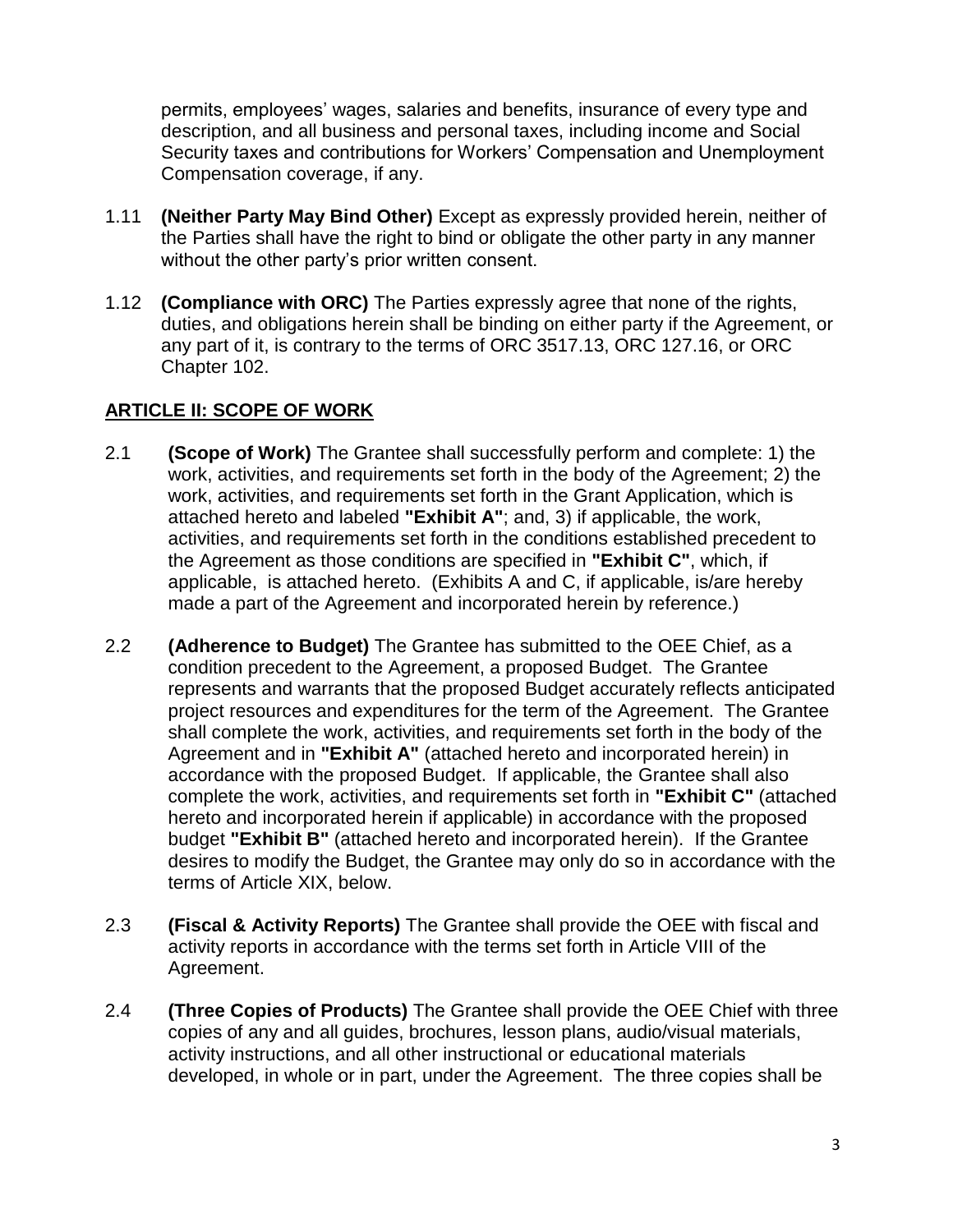in formats suitable for public distribution and shall be provided to the OEE Chief within thirty days of development.

### **ARTICLE III: TIME OF PERFORMANCE**

- 3.1 **(Term of Agreement)** The Parties agree that the Agreement is effective on the date when the last required signature is affixed hereto and runs through the date upon which the OEE issues a written letter of closure, except that the Grantee agrees to retain fiscal records according to Article VII.
- 3.2 **(Project Period)** The Parties agree that the "Project Period" is from the date when the last required signature is affixed hereto, or the date suggested in the guidelines, whichever is later, and runs through **6/8/2018**. The Project Period may not be extended without the express agreement of the Parties through a written request of the Grantee and the written approval of the Director or his/her delegated signatory.
- 3.3 **(Biennium limitation; renewal at discretion of Director)** As the current General Assembly cannot commit a future General Assembly to expenditure, the Parties agree and acknowledge that the Agreement may expire upon the last day of the current State of Ohio biennium. If either or both of the OEEF and/or the Director's expenditure authorization (from ORC Section 3745.22) are subject to a biennium limitation, then at the Director's discretion, the Agreement may be renewed for the next biennium by executing a new Agreement.

### **ARTICLE IV: AWARD PAYMENTS AND EXPENDITURES**

- 4.1 **(Award Amount)** The OEEF hereby awards a grant amount not to exceed *Sxxxx.xx* to the Grantee.
- 4.2 **(Initial Payment)** The Grantee shall choose whether to receive: grant payments on a reimbursement basis OR; grant payments in the form of working capital advance payments. The Grantee shall notify the OEE chief in writing of its decision on how to receive such payments and follow the procedures listed in Section 4.3, or 4.4, below.
- 4.3 **(Reimbursement Payments)** If the Grantee elects to receive payments on a reimbursement basis, the Grantee shall follow the procedure described in this section. The Grantee shall submit payment requests on a form provided by Ohio EPA, with copies of supporting documents (including receipts, invoices and payroll records) after costs are incurred. The amount of the payment request shall be equal to the costs incurred. Reimbursement payment requests shall be submitted every 30 days. If costs are not incurred during a given 30-day period, the Parties may agree to alter the frequency of the reimbursement payment requests.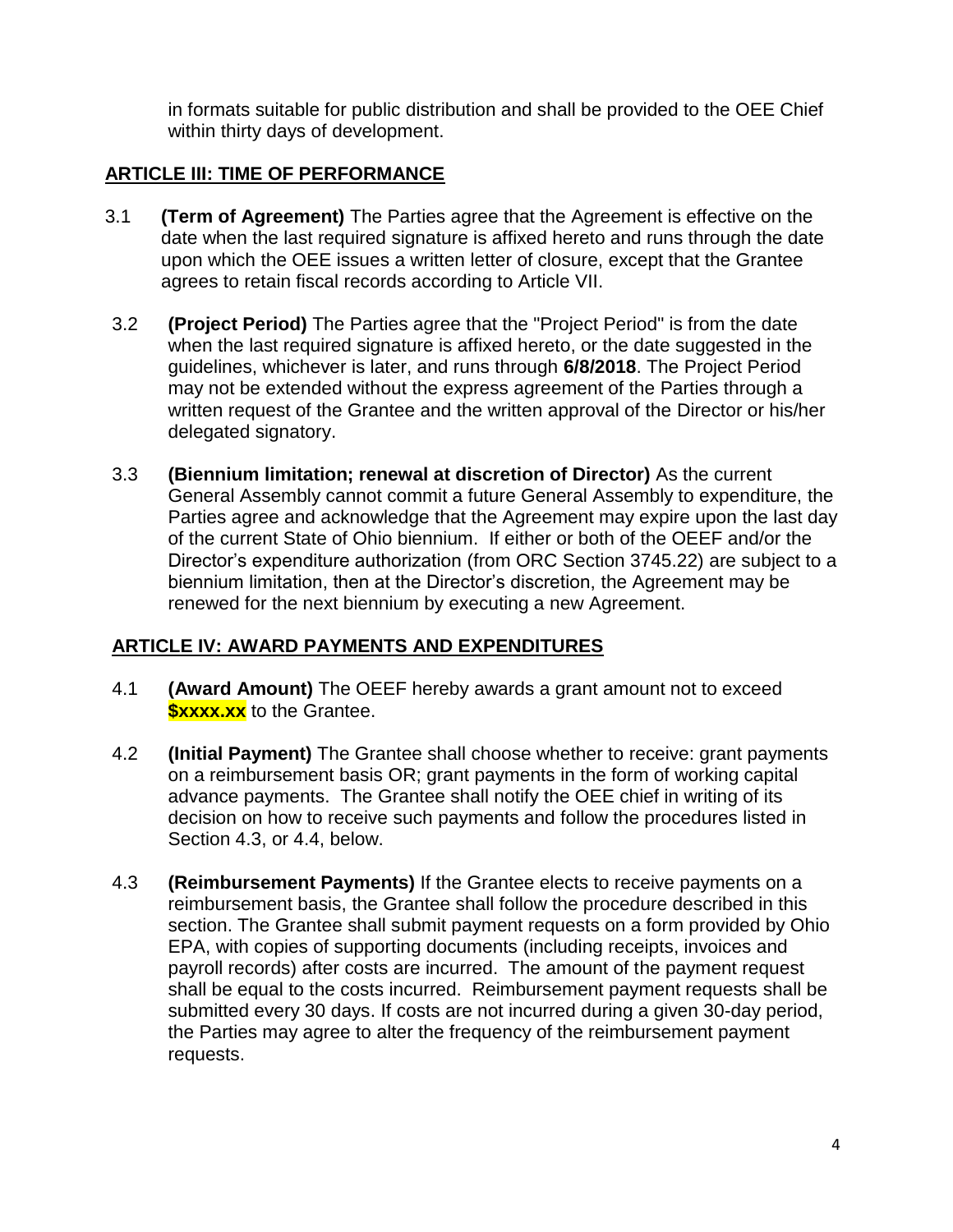- 4.4 **(Working Capital Advance Payments)** If the Grantee elects to receive working capital advance payments, the Grantee shall follow the procedures described in this section. The Grantee shall submit an initial request for payment on a form provided by Ohio EPA for the estimated amount needed for the first 90 days (or three month period) of the project. Subsequent requests for the next 90 day period shall include supporting documents (including receipts, invoices and payroll records) for the actual costs incurred during the prior period. Beginning on the second request for funds, the Grantee shall also include a calculation of the cash balance or shortfall from the cumulative prior advance payments. If, at the time the payment request is made, the Grantee has a cash balance (because the previous advance payments were more than actual expenditures), the requested payment amount shall be reduced by the amount of the cash balance. If, at the time the payment request is made, the Grantee has a cash shortfall (because the previous advance payments were less than the amount of actual expenditures), the requested payment amount shall be increased by the amount of the shortfall. Ohio EPA will hold 10% of the award amount in reserve until the project is complete. The final 10%, or a portion thereof, shall be paid to the Grantee on a reimbursement basis, for final actual project costs that were not reimbursed through working capital advance payments.
- 4.5 **(Final Payment)** OEEF will not make the final payment, if any, until and if the OEE Chief determines that 1) the project has proceeded in accordance with the Grant Application; 2) the project has proceeded in accordance with the conditions established precedent to the Agreement, if any, as specified in Exhibit C, if applicable; 3) the Grantee has satisfactorily performed its obligations pursuant to the Agreement; 4) the pertinent Activity and Fiscal Report(s) have been prepared according to OEEF written instructions; 5) all expenditures have been made in accordance with the Budget, which is attached hereto as Exhibit B; and, 6) the Grantee has satisfactorily established the need for additional funds. The OEE Chief's determinations shall be based upon submitted progress reports, site visits, and/or any other methods deemed appropriate by the OEE Chief.
- 4.6 **(Balance of Grant)** If the OEE Chief makes the determinations set forth in Section 4.5, the OEE Chief shall forward the final payment. The total of all payments to the Grantee shall not exceed the approved total grant award.
- 4.7 **(Satisfactory Performance)** The Parties acknowledge and agree that all payments made under this grant award are based on actual costs and are made in consideration of the Grantee's promises and the Grantee's satisfactory performance as set forth in the Agreement.
- 4.8 **(Unspent Funds)** Within ninety days of the date of the close of the Project Period, the Grantee shall return all unspent funds to the OEEF. Checks shall be made payable to the Treasurer of the State of Ohio and mailed to the Ohio EPA, Office of Fiscal Administration, P.O. Box 1049, Columbus, Ohio 43216-1049.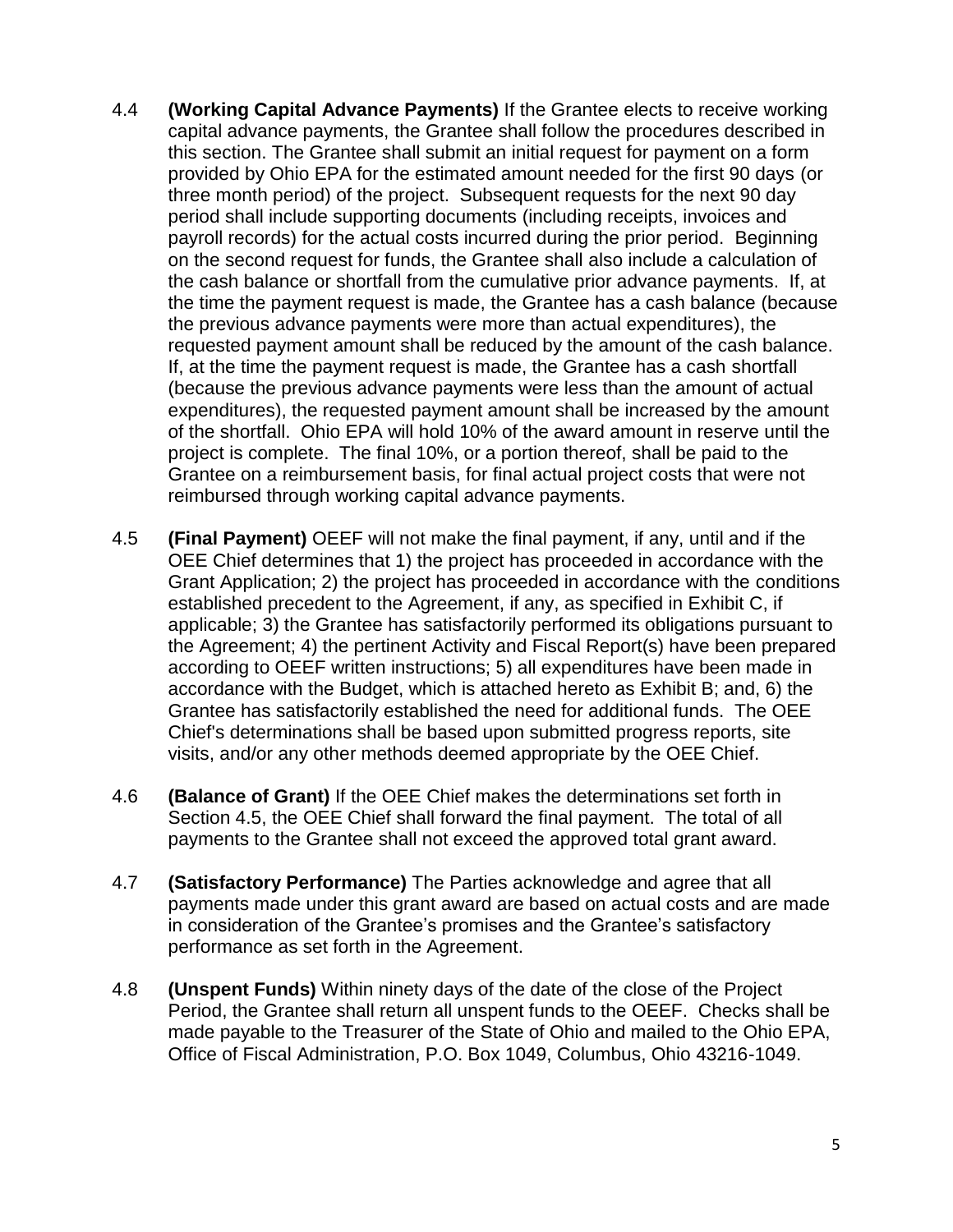- 4.9 **(Expenditures Incurred Prior to Effective Date of Agreement)** The Grantee may not utilize any funds granted under the Agreement for payment of expenses or debts incurred prior to the effective date of the Agreement as specified in Section 3.1.
- 4.10 **(No Reimbursement for Certain Expenses)** The Grantee shall not be reimbursed for travel, lodging, or other expenses incurred in the performance of the Agreement.
- 4.11 **(Prohibited Expenditures)** The Grantee may not use any funds granted under the Agreement for payment of: a) real estate acquisitions; b) capital improvements of permanent structures; c) fund-raising or membership drives; d) political campaigning for elective office or political candidates; e) legislative lobbying before a legislative body or administrative agency; f) grants or scholarships; g) food or beverage; h) indirect or overhead charges above the amount allowed in the current OEEF grant application guidelines (all costs must be directly attributed to project activities); and i) anything else listed in current OEEF grant application guidelines as being prohibited.
- 4.12 **(Payment of Debts)** The Grantee assumes full responsibility for the payment of all expenses or debts incurred in the performance of its obligations pursuant to the Agreement. The OEEF, Ohio EPA and its agents and employees, and the Environmental Education Fund Council assume no responsibility for the payment of any expense or debt incurred by the Grantee.
- 4.13 **(Liability)** The OEEF, the Director, employees and representatives of the Ohio EPA, and members of the EEC shall not be liable for any damages or claims made by any party that result from the expenditure of funds for the purposes of the Grant Award.

### **ARTICLE V: AVAILABILITY OF FUNDS**

5.1 **(Funds Available)** The Parties acknowledge and agree that none of the rights, duties, and obligations described in the Agreement shall be binding on either party until all relevant funding provisions of the ORC, including, but not limited to, ORC 126.07, have been complied with, and until such time as all necessary funds are available or encumbered and, when required, such expenditure of funds is approved by the Controlling Board of the State of Ohio, or in the event that grant funds are used, until such time that OEEF gives Grantee written notice that such funds have been made available to OEEF by OEEF's funding source. If OEEF should learn that funds are unavailable to meet its obligations set forth herein, OEEF shall notify Grantee and the Agreement shall be deemed void *ab initio*.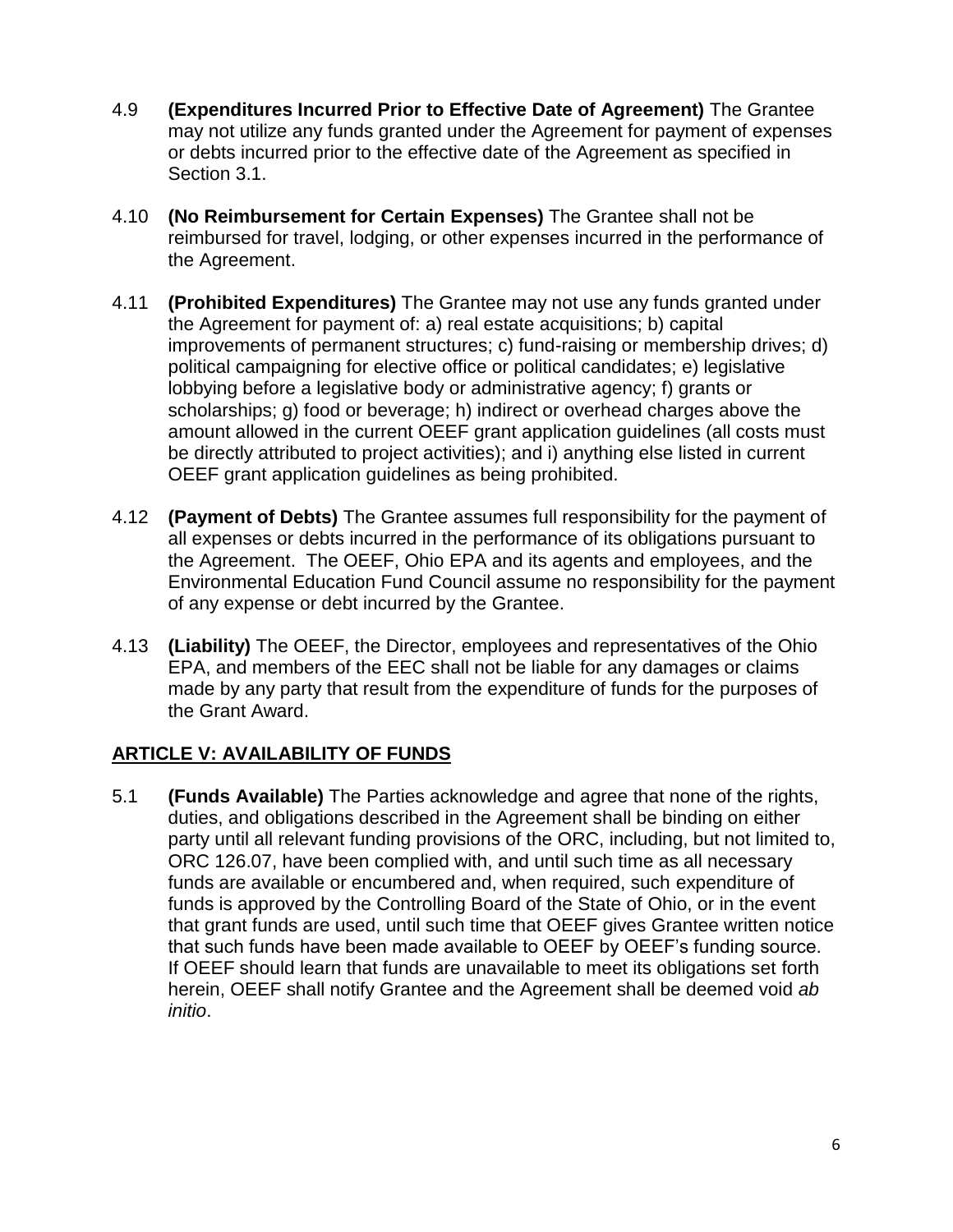# **ARTICLE VI: DISPUTES AND TERMINATION**

- 6.1 **(Dispute Regarding Duties Other than Payments)** Any controversy, claim or dispute regarding the duties of the Grantee or arising out of or relating to the Agreement, or breach thereof, shall be resolved by the Director, after the OEE Chief has endeavored to resolve the dispute through discussions with the Grantee's Project Director.
- 6.2 **(Suspension/Termination)** As part of the resolution of any controversy, claim or dispute regarding the duties of the Grantee or arising out of or relating to the Agreement, or breach thereof, the Director may immediately, with written notice to the Grantee, suspend or terminate the Agreement and any obligations incidental thereto, in whole or in part, and/or require total or partial refund of payments made to the Grantee by the OEEF, if it appears to the Director that: 1) the Grantee has not substantially performed according to the terms of the Agreement; 2) the Grantee has not shown the ability to perform in the future; 3) the Grantee has violated Federal or State laws or regulations; or 4) the effective performance of the Agreement is substantially endangered.
- 6.3 **(Cessation of Activities)** The Grantee, upon receipt of notice to suspend or terminate project operations, shall cease all work under the Agreement, shall take all necessary and appropriate steps to cease the incurring of debts, and shall furnish a report concerning the work performed to that date, accomplishments, evaluation of project activities, and such other matters as may be required by the OEE. In the event of suspension or termination, any payments made by the OEEF for which Grantee has not performed work shall be refunded.
- 6.4 **(Delivery of Work Product)** In the event the Agreement is terminated prior to Grantee's completion of its obligations hereunder, Grantee shall deliver to OEE Chief all work products and documents that have been prepared by Grantee during the course of the Agreement. All such materials shall become, and remain, the property of the OEEF, to be used in such manner and for such purposes as OEEF may choose, but Grantee is granted a royalty-free nonexclusive license in the materials.
- 6.5 **(Grantee Waiver)** Grantee agrees to waive any right to, and shall make no claim for, additional funds against the OEEF by reason of such suspension or termination.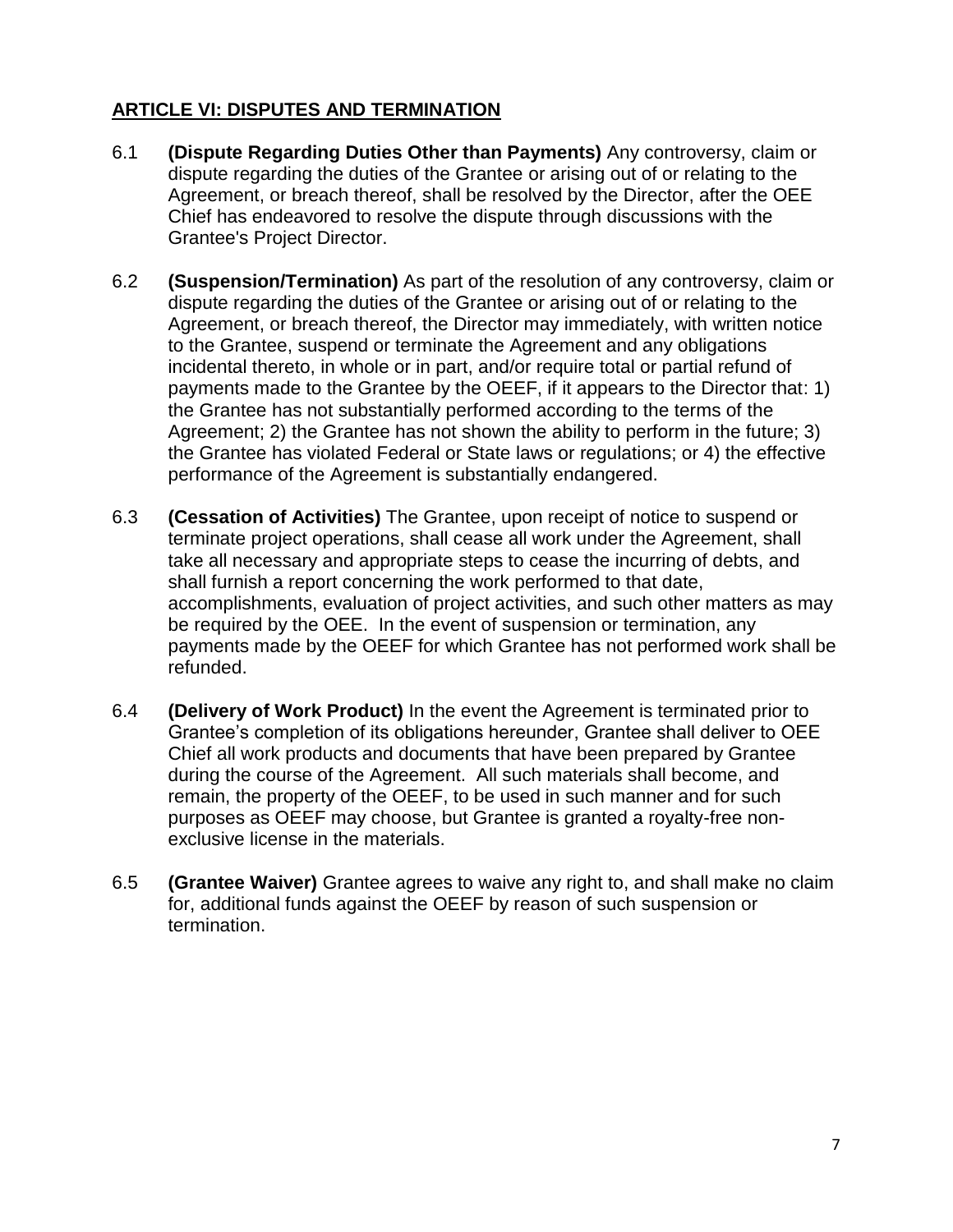#### **ARTICLE VII: RECORD KEEPING**

- 7.1 **(Records Retention)** The Grantee agrees to keep full and complete documentation of all fiscal accounting on file for five years from the date the conditions of the Agreement are finalized. Documentation supporting fiscal accounting shall be filed in a manner allowing it to be readily located. Grantee shall maintain, in a manner consistent with generally accepted accounting procedures, auditable records of all financial records pertaining to the Agreement.
- 7.2 **(Separate Accounting)** The Grantee shall establish and maintain separate accounting records for the management of funds pursuant to the Agreement consistent with generally accepted accounting practices.
- 7.3 **(Supporting Records)** The Grantee shall be responsible for the expenditure of funds and for maintaining adequate supporting records for such expenditures consistent with generally accepted accounting practices.
- 7.4 **(Access and Audit)** The Grantee shall provide the OEE with access to any and all financial records necessary to document the utilization of funds provided under this Grant within two weeks following the OEE's written request for such access. The OEE Chief, or his/her designee, shall have the right to conduct a compliance audit of the Grantee's financial records of the Grant Project and to take such other action as is necessary to verify the accuracy of the amounts of compensation claimed by the Grantee hereunder.

#### **ARTICLE VIII: GRANTEE PROJECT REPORTS**

- 8.1 **(Fiscal Progress Reports)** Fiscal Progress Reports shall account for the fiscal activity of the grant project for the time periods accompanying each Request for Reimbursement or Request for Working Capital Advance. The Fiscal Progress Reports must be signed by two individuals, unless the Parties agree otherwise. The reports may be signed by the Project Director, Authorizing Agent and/or Fiscal Agent.
- 8.2 **(Closing Reports)** Closing Fiscal and Closing Activity Reports shall describe all fiscal activities and all project activities and accomplishments covering the entire project period. The Closing Fiscal Report shall also include documentation of all contributions (cash, in-kind, and/or any other) received from sources other than the OEEF in support of the activities of the Grant Project. The reports must be signed by two individuals, unless the Parties agree otherwise. The reports may be signed by the Project Director, Authorizing Agent and/or Fiscal Agent. These Closing Reports are due **sixty days from the end of the Project Period.** These reports are due to the OEE Chief on **x/x/20xx**.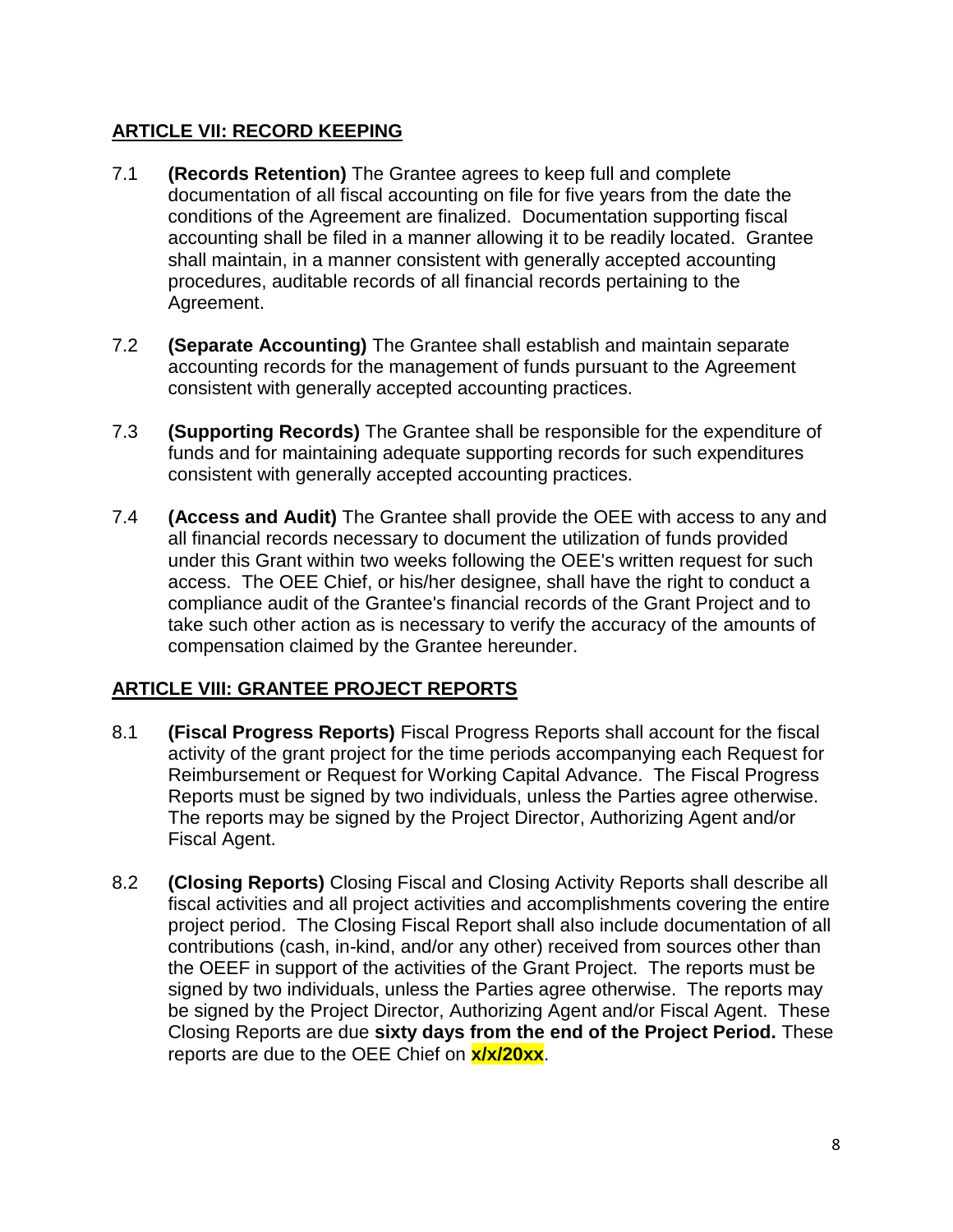8.3 **(Report Information)** With respect to each and every fiscal and activity report, the Grantee agrees to submit information identified by OEE in the "Grants Administration Reference Folder" and, where applicable, on forms supplied by OEE.

## **ARTICLE IX: RELATED AGREEMENTS**

- 9.1 **(Work to be Performed by Grantee)** The work contemplated in the Agreement is to be performed by Grantee, who may subcontract without OEEF's approval for the purchase of articles, supplies, components, or services as contemplated in the Grant Application. Grantee shall not enter into other subcontracts without prior written approval of the OEE Chief. All work subcontracted shall be at Grantee's expense but grant funds may be used.
- 9.2 **(Grantee Remains Responsible)** No agreement between the Grantee and any third party for contractual services related to the grant project shall relieve the Grantee of any of its responsibility under the terms and conditions of the Agreement.
- 9.3 **(Grantee Shall Bind Subcontractors to Terms of This Agreement)** Grantee shall bind its subcontractors to the terms of the Agreement, so far as applicable to the work of the subcontractor, and shall not agree to any provision that seeks to bind OEEF to terms inconsistent with the Agreement. In addition, the Grantee agrees not to allow the third party to spend money in a manner prohibited by the Agreement or the Grant Guidelines. For example, the Grantee agrees not to use OEEF grant dollars to pay the third party any indirect costs for contractual services above the amount allowed for indirect costs in the current OEEF grant application guidelines.

### **ARTICLE X: CONFLICTS OF INTEREST AND ETHICS COMPLIANCE**

- 10.1 **(No Acquisition of Interest)** In the performance of the Agreement, Grantee agrees that neither Grantee nor any personnel of Grantee shall, prior to the completion of the duties and obligations of the Agreement, acquire any interest, direct or indirect, that is incompatible or in conflict with the discharge and fulfillment of Grantee's functions and responsibilities with respect to the Agreement.
- 10.2 **(Disclosure of Conflicting Interest)** Any person who has or acquires, whether voluntarily or involuntarily, an interest in contravention of Section 10.1, shall immediately disclose such interest to the OEE Chief in writing. Thereafter, that person shall not participate in any action affecting the work under the Agreement, unless the OEE Chief shall determine that, in light of the interest disclosed, the person's participation in any such action would not be contrary to the public interest.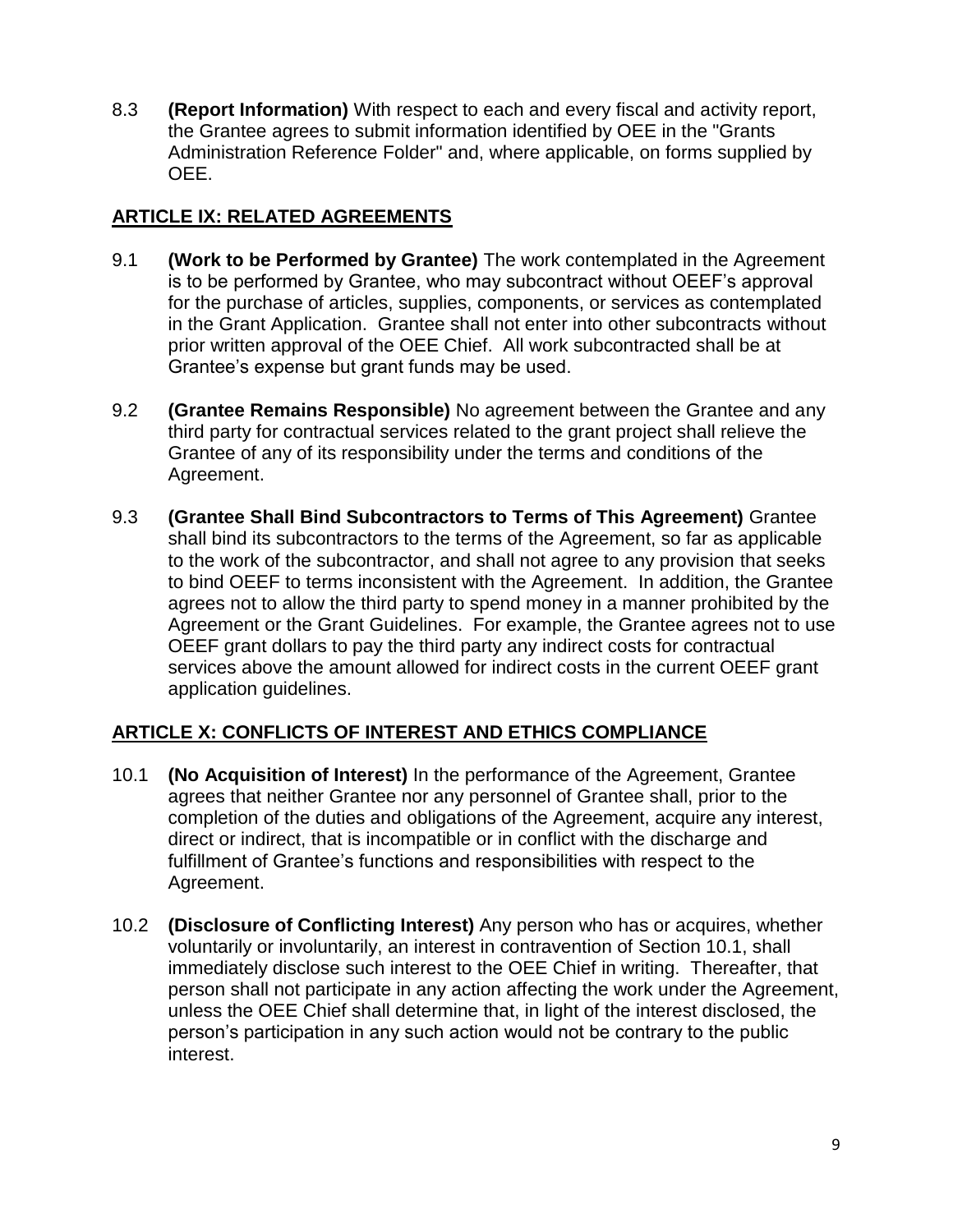10.3 **(Compliance with Other Ohio Ethics and Conflicts of Interest Laws)** Grantee represents, warrants, and certifies that Grantee and all personnel of Grantee engaged in the administration or performance of the Agreement are knowledgeable of and understand the Ohio Ethics and Conflicts of Interest laws. Grantee further represents, warrants, and certifies that neither Grantee nor any of its personnel will do anything that is inconsistent with such laws.

#### **ARTICLE XI: NONDISCRIMINATION OF EMPLOYMENT**

- 11.1 **(Nondiscrimination in Hiring)** Pursuant to ORC 125.111, Grantee agrees that Grantee, any subcontractor, and any person acting on behalf of Grantee or subcontractor, will not discriminate, by reason of race, color, religion, sex, age, disability as defined in ORC 4112.01, national origin, or ancestry, against any citizen of this state in hiring of any person qualified and available to perform the work under the Agreement.
- 11.2 **(Nondiscrimination in Employment)** Grantee further agrees that Grantee, any subcontractor, and any person acting on behalf of Grantee or subcontractor shall not, in any manner, discriminate against, intimidate, or retaliate against any employee hired for the performance of work under the Agreement on account of race, color, religion, sex, age, disability as defined in ORC 4112.01, national origin, or ancestry.
- 11.3 **(Affirmative Action)** If required by ORC 125.111 to have an affirmative action program, Grantee represents that it has a written affirmative action program for the employment and effective utilization of economically disadvantaged persons and shall file an affirmative action verification form with the equal employment opportunity office of the Department of Administrative Services. (The form may be completed with an electronic filing through the Ohio Gateway, available at [http://www.business.ohio.gov/.](http://www.business.ohio.gov/))
- 11.4 **(Compliance with Labor Laws)** Grantee represents, warrants, and certifies that Grantee, any subcontractor, and any person acting on behalf of Grantee or a subcontractor shall comply with all applicable federal, state, and local laws, rules, regulations, and ordinances governing fair labor and employment practices.

#### **ARTICLE XII: PURCHASING REQUIREMENTS; PROHIBITION AGAINST PERFORMANCE OF SERVICES OFFSHORE**

- 12.1 **(Purchase Ohio)** Pursuant to Executive Order 2008-12S, Grantee and subcontractors, if any, shall make a good faith effort to purchase from Ohio companies any goods and services acquired under the Agreement.
- 12.2 **(Purchase Minority, Diversity, and Equity)** Pursuant to Executive Order 2008- 13S, Grantee and its subcontractors, if any, shall make a good faith effort to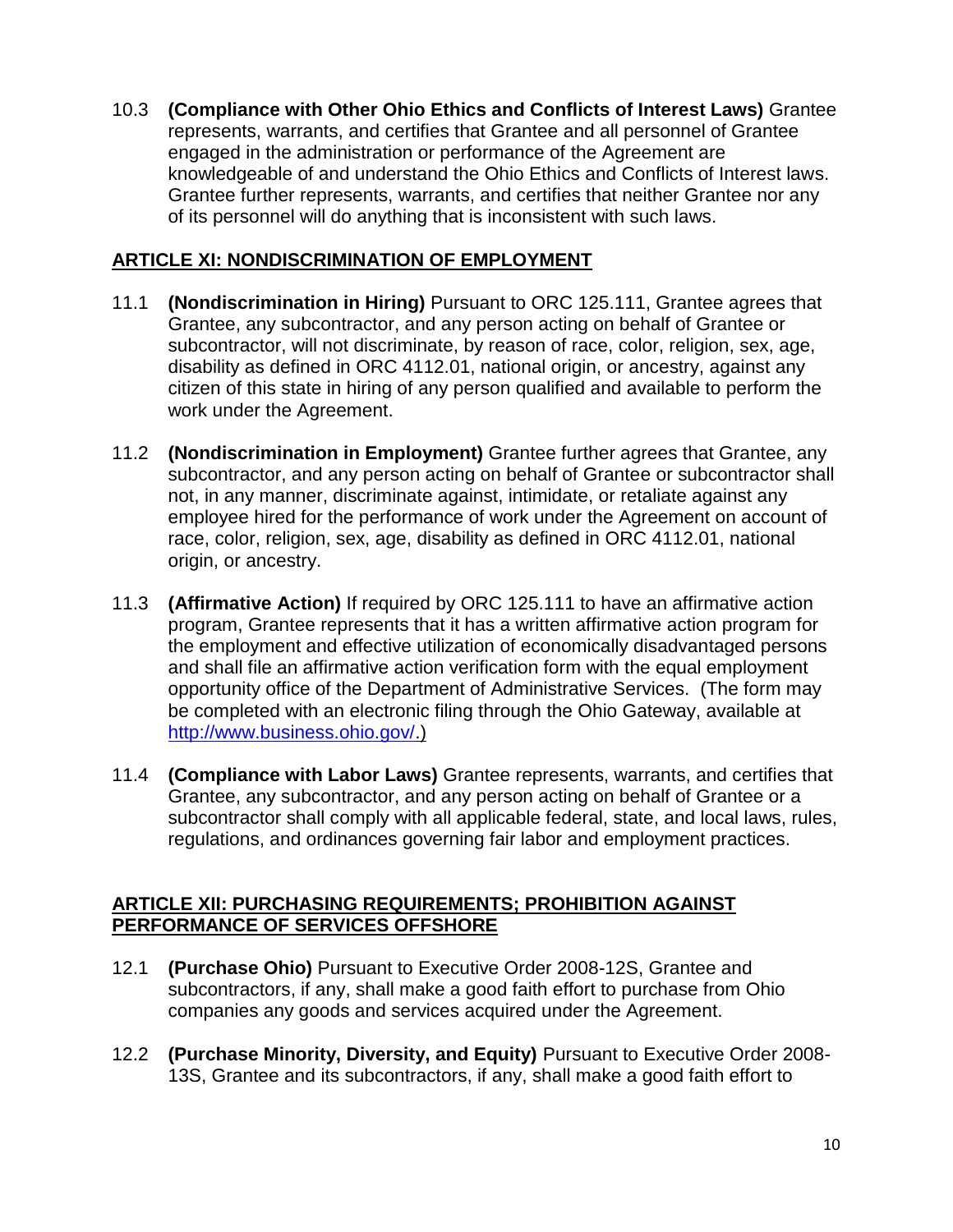purchase goods and services from certified Minority Business Enterprise (MBE) and Encouraging Diversity, Growth, and Equity (EDGE) program vendors. EDGE program guidance may be found by accessing the following website: [http://das.ohio.gov/Portals/0/DASDivisions/EqualOpportunity/pdf/MBEEDGE\\_ED](http://das.ohio.gov/Portals/0/DASDivisions/EqualOpportunity/pdf/MBEEDGE_EDGEProgOverview_4.14.pdf) GEProgOverview 4.14.pdf, and a list of State-certified MBE businesses is at: [http://eodreporting.oit.ohio.gov/searchMBE.aspx.](http://eodreporting.oit.ohio.gov/searchMBE.aspx)

- 12.3 **(Grantee Will Abide By Executive Order 2011-12K/Offshore Services Prohibited)** Grantee affirms to have read and understands Executive Order No. 2011-12K and shall abide by those requirements in the performance of the Agreement, and shall perform no services required under the Agreement outside the United States. Notwithstanding any other terms of the Agreement, the State of Ohio reserves the right to recover any funds paid for services the Grantee performs outside of the United States for which it did not receive a waiver. The State of Ohio does not waive any other rights and remedies provided the State of Ohio in the Agreement. The Executive Order is available at [http://www.governor.ohio.gov/Default.aspx?tabid=1495.](http://www.governor.ohio.gov/Default.aspx?tabid=1495)
- 12.4 **(Grantee Will Abide By Executive Order 2011-12K and Make Certain Disclosures)** Grantee also affirms, understands, and agrees to immediately notify Ohio EPA of any changes or shift in the location(s) of services performed by Grantee or its subcontractors under the Agreement and no services shall be changed or shifted to a location(s) that is/are outside the United States.
- 12.5 **(Performance of Services Outside U.S. is Material Breach)** If Grantee or any of its subcontractors perform services under the Agreement outside of the United States, the performance of such services shall be treated as a material breach of the Agreement. The State of Ohio is not obligated to pay and shall not pay for such services.
	- A. If Grantee or any of its subcontractors perform any such services, Grantee shall immediately return to the State of Ohio all funds paid for those services. The State of Ohio may also recover from the Grantee all costs associated with any corrective action the State of Ohio may undertake, including, but not limited to, an audit or a risk analysis, as a result of Grantee performing services outside the United States.
	- B. The State of Ohio, in its sole discretion, may provide written notice to Grantee of a breach and permit the Grantee to cure the breach. Such cure period shall be no longer than 21 calendar days. During the cure period, the State of Ohio may buy substitute services from a third party and recover from Grantee any costs associated with acquiring those substitute services.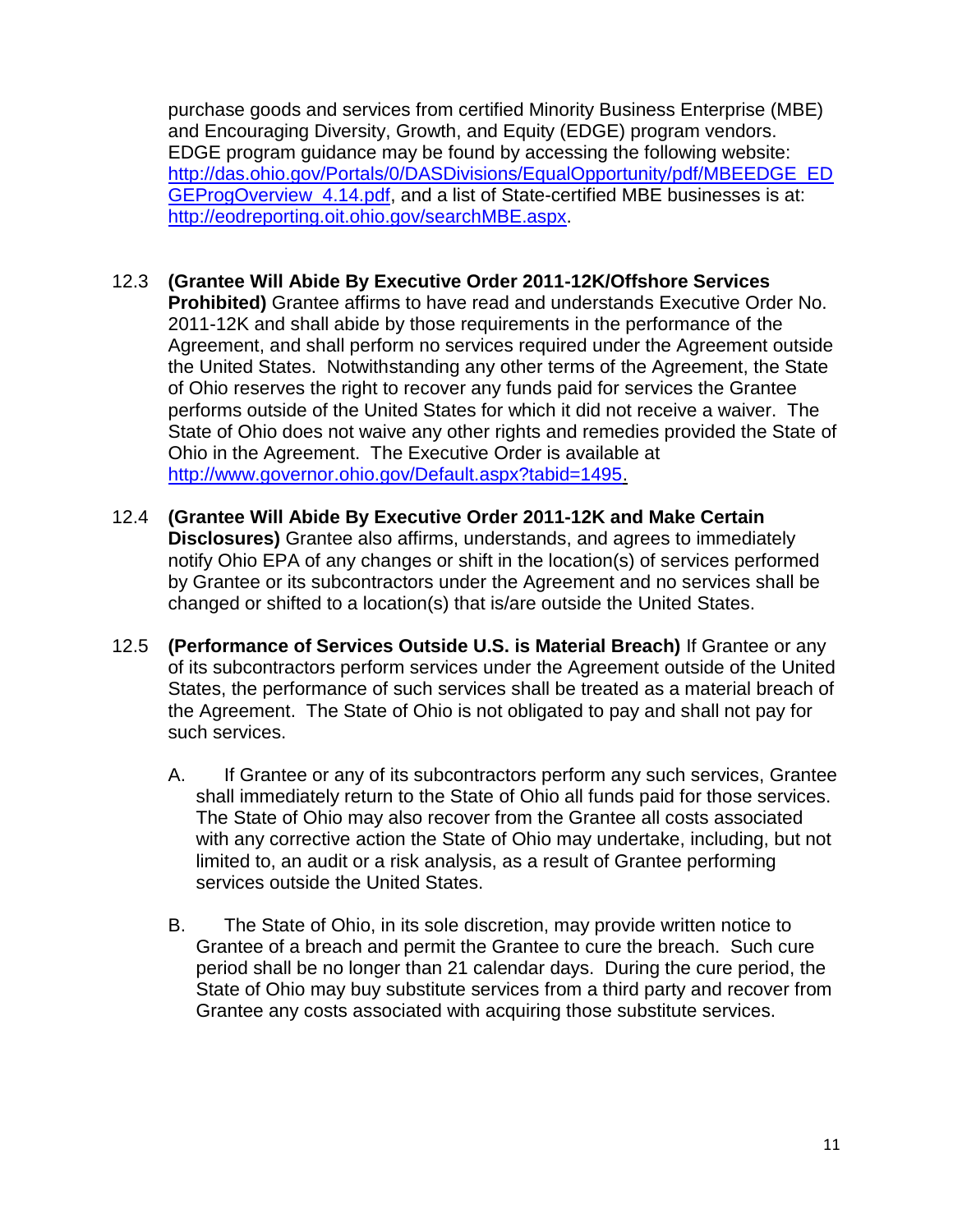C.

The State of Ohio does not waive any of its rights and remedies provided to it in the Agreement, including, but not limited to, recovery of funds paid for services the Grantee performed outside of the United States.

### **ARTICLE XIII: RIGHTS IN MATERIALS AND COPYRIGHTS/PUBLIC USE**

- 13.1 **(Public Record)** The Parties understand and agree that it is the intent of the OEEF to make all materials submitted as a part of this project available to the public.
- 13.2 **(Right to Reproduce)** The Grantee hereby assigns to the Director, the Ohio EPA and its agents and employees, and the OEEF and its agents and employees, a royalty-free, nonexclusive, and irrevocable license and right to reproduce (including, but not limited to, any electronic reproductions), distribute (including, but not limited to, on any physical document and/or website), or otherwise use, and to authorize others to use (in whole or in part), any report, data, artwork, or material prepared by Grantee, or its agents, pursuant to this Grant Agreement unless otherwise expressly prohibited by law (e.g., ORC 3345.14 for state colleges and universities). The Grantee further represents and warrants that it has the legal right to include, or will secure the legal right to include (prior to any publication or distribution), any and all intellectual property included or otherwise used in such materials, including, but not limited to, any data or artwork.

### **ARTICLE XIV: RESPONSIBILITY/DAMAGES**

- 14.1 **(Indemnity)** The Grantee agrees to indemnify and to hold the OEEF, the Ohio EPA, and the State of Ohio and its employees harmless from any and all claims for injury and damages arising from the Agreement that are attributable to the Grantee's own actions or omissions or those of its trustees, officers, agents, employees, subcontractors, suppliers, third parties utilized by the Grantee, or joint venturers while acting under the Agreement. Such claims shall include any claims made under the Fair Labor Standards Act or under any other Federal or State laws involving wages, overtime, or employment matters and any claims involving patents, copyrights, and trademarks. Grantee shall bear all costs associated with defending the OEEF, the Ohio EPA, and the State of Ohio against any and all claims.
- 14.2 **(Responsibility)** Each party will be responsible for its own acts and omissions and will be responsible for any and all damages, costs, and expenses that arise out of that party's own negligence, tortious acts, or other conduct or are due to the negligence, tortious acts, or other conduct of that party's respective agents, officers, or employees.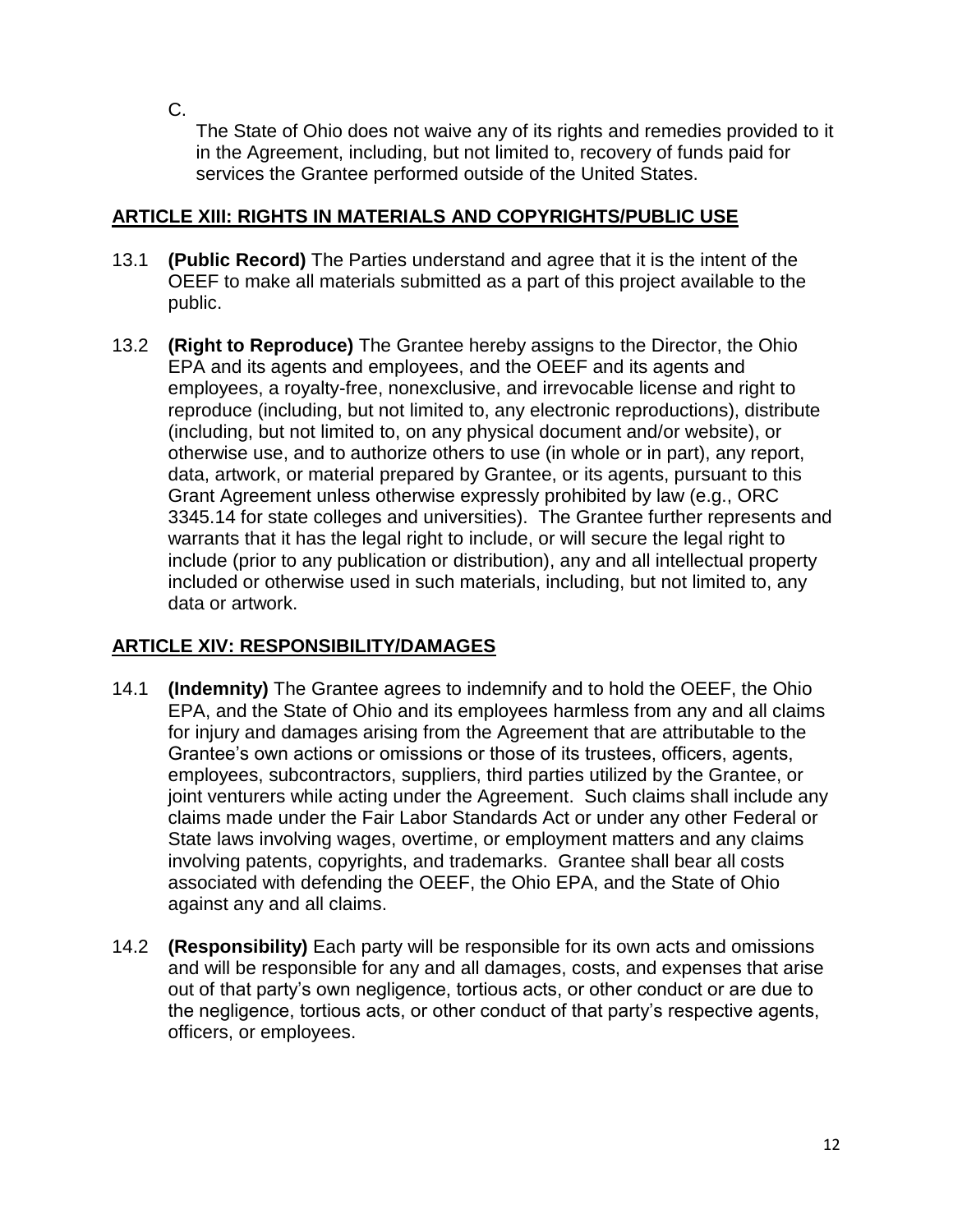14.3 **(No Special Damages)** In no event shall either party be liable to the other party for indirect, consequential, incidental, special, or punitive damages, or lost profits.

### **ARTICLE XV: COMPLIANCE WITH LAWS**

15.1. **(Compliance With Other Laws.)** In addition to complying with the laws specifically referenced in this Grant Agreement, Grantee agrees to comply with all applicable Federal, State, and local laws in the performance of the Agreement. Grantee accepts full responsibility for payment of taxes, including without limitation, unemployment compensation insurance premiums, all income tax deductions, social security deductions, and any and all other taxes or payroll deductions required for all employees engaged by Grantee in the performance of the work required to fulfill its obligations under the Agreement.

### **ARTICLE XVI: DRUG FREE WORKPLACE**

16.1 **(Drug-Free Workplace)** Grantee agrees to comply with all applicable Federal, State, and local laws regarding smoke-free and drug-free work places and shall make a good faith effort to ensure that none of its employees or permitted subcontractors engaged in the work being performed hereunder purchase, transfer, use, or possess alcohol, illegal drugs, or abuse prescription drugs in any way during the performance of the Agreement.

### **ARTICLE XVII: CAMPAIGN CONTRIBUTIONS**

17.1 **(Campaign Contributions)** Grantee hereby certifies that neither it nor any of its partners, officers, directors, shareholders nor the spouses of any such person, have made contributions in excess of the limitations specified in ORC 3517.13. The Grantee agrees not to use any funds received under the Agreement to support any political campaign for elective office or to support attempts to lobby legislation before a legislative body or administrative agency.

### **ARTICLE XVIII: ENTIRE AGREEMENT/WAIVER**

- 18.1 **(Entire Agreement)** This Agreement contains the entire agreement between the Parties and shall not be modified, amended, or supplemented, or any rights herein waived, unless specifically agreed upon in writing by the Parties.
- 18.2 **(Supersedence)** This Agreement supersedes any and all previous agreements, whether written or oral, between the Parties.
- 18.3 **(No Continuing Waiver)** A waiver by any party of any breach or default by the other party under the Agreement shall not constitute a continuing waiver by such party of any subsequent act in breach of or in default hereunder.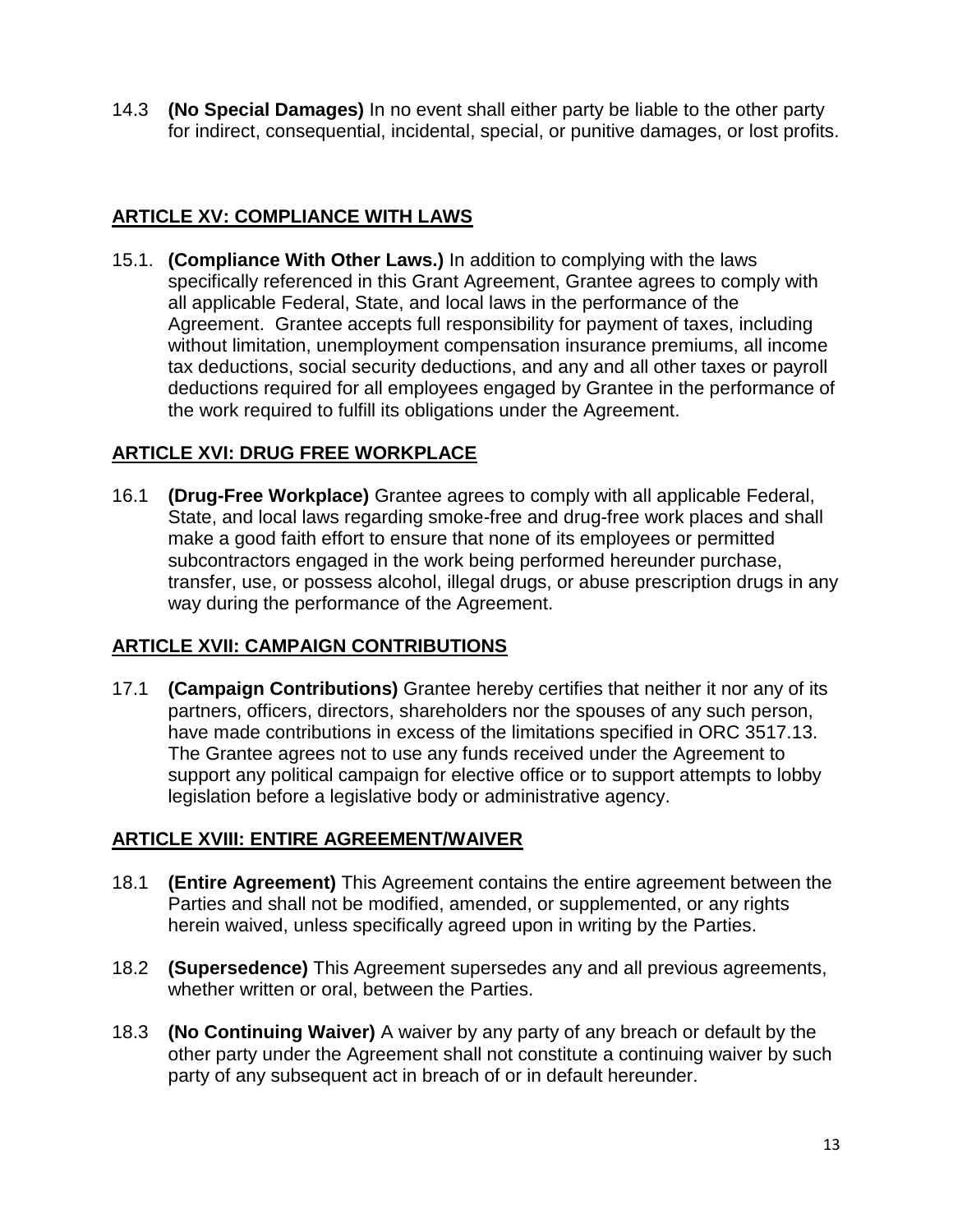# **ARTICLE XIX: MODIFICATION OF PROJECT BUDGET AND PROJECT ACTIVITIES**

- 19.1 **(Project Budget Modifications)** The Grantee may modify a budget line item, as contained in Exhibit B, without prior written approval of the OEE, provided these modifications do not modify the project activities and do not increase the total project cost. The Grantee shall provide the OEE Chief written notice of these changes and a revised budget in written form within thirty days after the Grantee's determination that a revision to the budget is needed. The Grantee shall report the Project Budget modifications according to the guidelines set forth in the "Grants Administration Reference Folder". Further, the Grantee shall maintain documentation of all budget line item modifications in its fiscal records.
- 19.2 **(Project Activity Modifications)** The Grantee may NOT modify the Project Activities, (attached as Exhibit A), without prior written approval of the OEE Chief, or his/her representative. The Grantee shall propose the requested Project Activity modifications according to the guidelines set forth in the "Grants Administration Reference Folder".

#### **ARTICLE XX: HEADINGS**

20.1 **(Headings)** The paragraph and article titles and headings in the Agreement have been inserted for convenient reference only and shall not be considered in any questions of interpretation or construction of the Agreement.

#### **ARTICLE XXI: SEVERABILITY**

21.1 **(Severability)** A determination that any part of the Agreement is invalid shall not invalidate or impair the force or effect of any other part hereof, except to the extent that such other part is wholly dependent for its operation on the part so declared invalid.

#### **ARTICLE XXII: CONTROLLING LAW**

22.1 **(Governing Law)** This Agreement shall governed by the laws of the State of Ohio and only Ohio courts shall have jurisdiction over any action or proceeding concerning the Agreement and/or performance thereunder.

#### **ARTICLE XXIII: SUCCESSORS AND ASSIGNS**

23.1 **(Written Consent Required)** Neither the Agreement, nor any rights, duties, nor obligations hereunder, may be assigned or transferred in whole or in part by Grantee without the prior written consent of the Ohio EPA. Any attempted assignment or delegation not consented to may be deemed void by the Ohio EPA or the OEEF.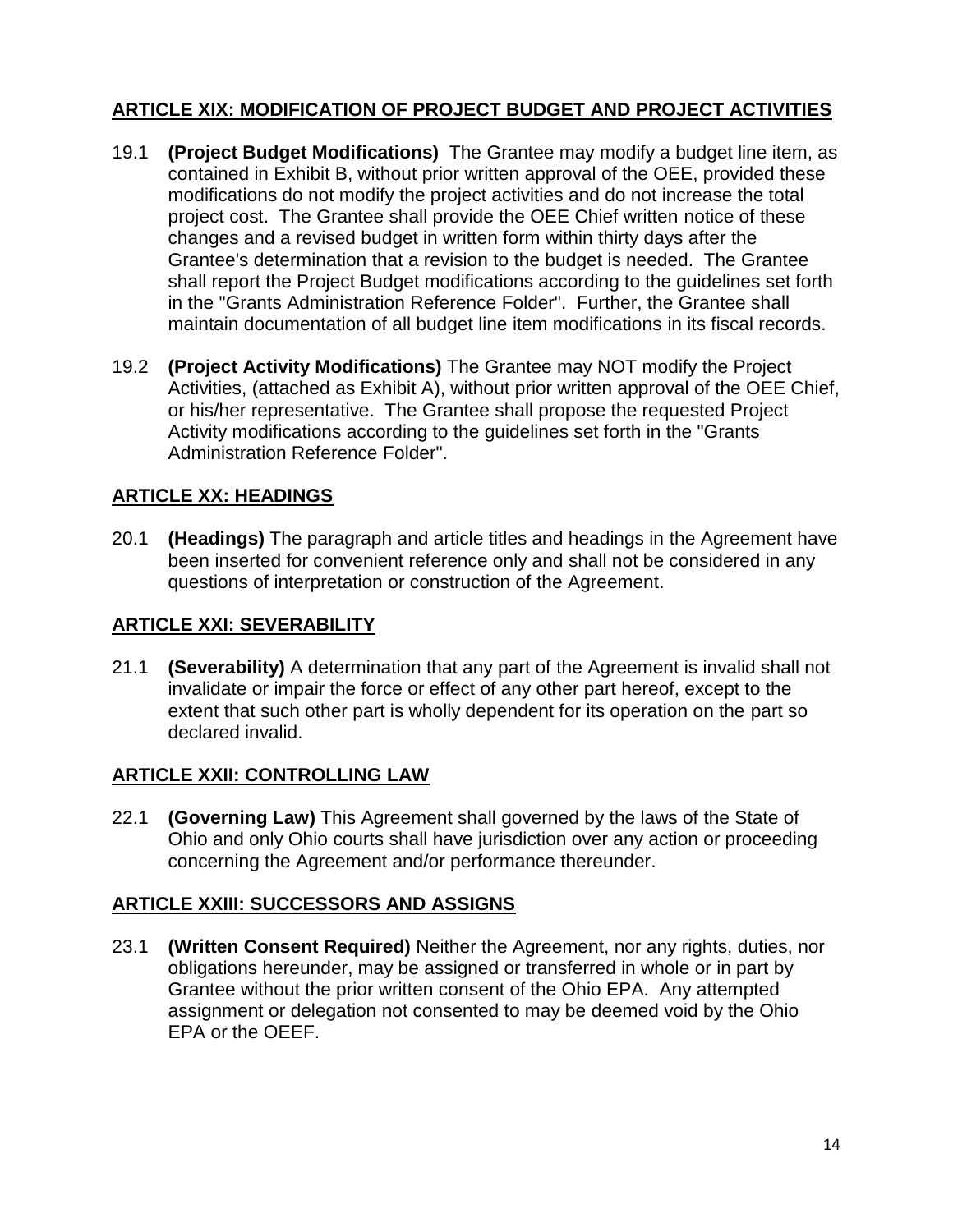# **ARTICLE XXIV: FINDINGS OF RECOVERY**

24.1 **(No Unresolved Findings of Recovery)** Grantee warrants that it is not subject to an "unresolved" finding for recovery under ORC 9.24. Grantee agrees that if Grantee is subject to any "unresolved" finding for recovery under ORC 9.24, the Agreement is void *ab initio* and Grantee shall immediately repay to the State of Ohio any funds paid under the Agreement.

#### **ARTICLE XXV: DEBARMENT**

25.1 Grantee represents and warrants that it is not debarred from consideration for contract awards by the Director of the Department of Administrative Services, pursuant to either ORC 153.02 or ORC 125.25. If this representation and warranty is false, the Agreement is void *ab initio* and Grantee shall immediately repay to the State any funds paid under the Agreement.

#### **ARTICLE XXVI: EXECUTION/EFFECTIVE DATE**

- 26.1 **(Full Execution Required)** This Agreement is not binding upon the Parties unless executed in full.
- 26.2 **(Execution)** Two or more copies of the Agreement may be executed contemporaneously, each of which copy shall be deemed an original, but all of which together shall constitute one and the same instrument.